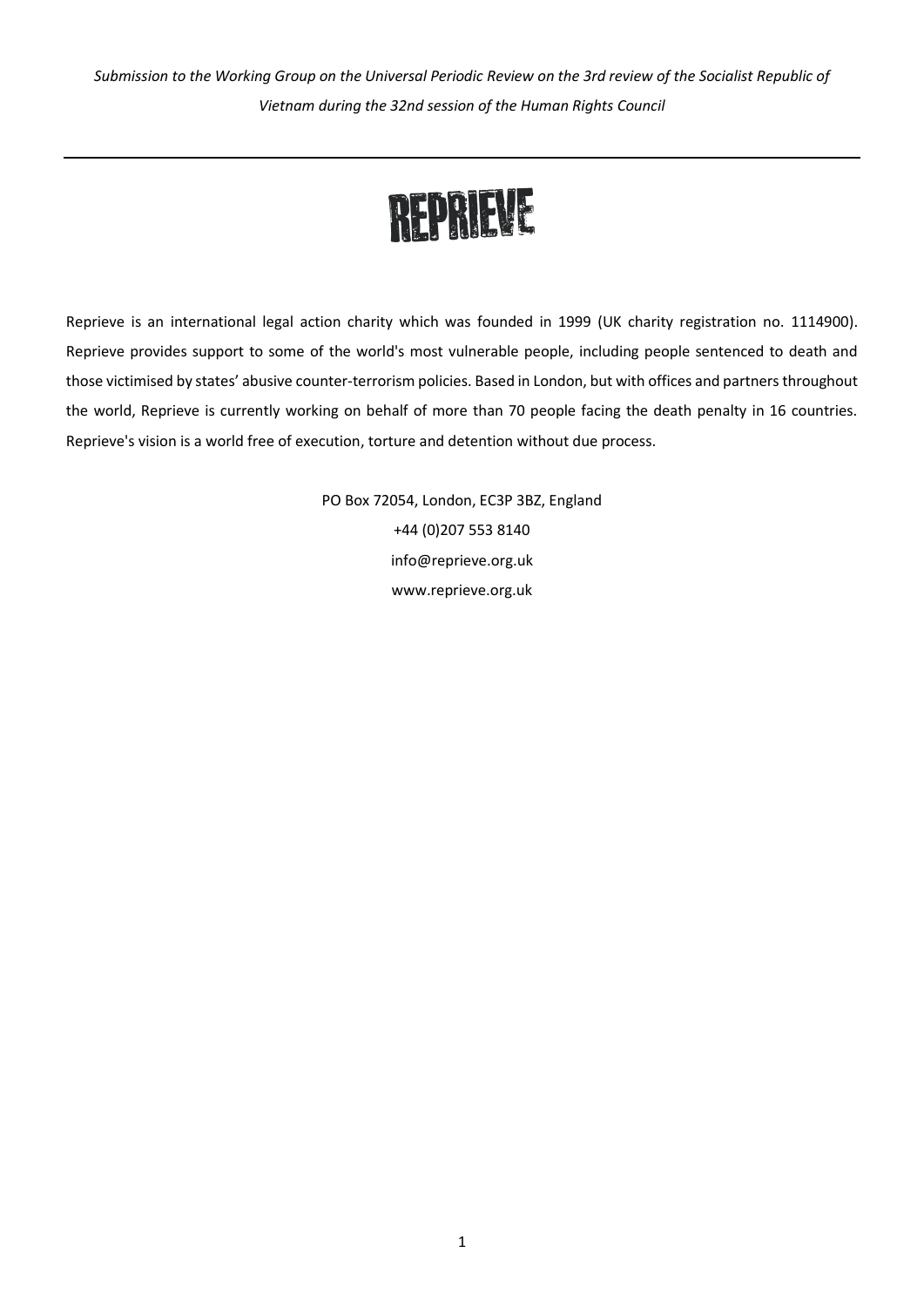# **Introduction**

- 1. In April 2009, during its first Universal Periodic Review (UPR), Vietnam received 8 recommendations relating to the death penalty. 3 were supported (reduce the number of offences subject to the death penalty<sup>1</sup> and revise legislation bearing in mind international standards, especially concerning transparency<sup>2</sup>) and 5 were noted.<sup>3</sup> During its second UPR in 2014, Vietnam supported 182 and noted 45 from a total of 227 recommendations. Of the 29 recommendations concerning the death penalty, only 6 were supported by Vietnam.
- 2. This report considers Vietnam's progress in implementing the following recommendations which it supported in 2014: continue to reduce the number of offences subject to the death penalty<sup>4</sup>; consider restricting the use of the death penalty to *"the most serious crimes"*, in accordance with Article 6 of the International Covenant on Civil and Political Rights (ICCPR), with a view to adopting a moratorium on executions<sup>5</sup>; reform towards abolition of the death penalty, including greater transparency around its use<sup>6</sup>; and apply the safeguards specified under international law in use of the death penalty.<sup>7</sup>
- 3. In June 2014, Vietnam said that certain recommendations were being supported due to the country's, *"consistent policy and commitments to the international community on human rights ... Strengthening policies, measures and resources for the promotion and protection of economic, cultural, social and political and civil rights in line with international norms … observing obligations as provided in international conventions, guaranteeing rights of vulnerable groups."*<sup>8</sup> Vietnam rejected other recommendations<sup>9</sup> arguing that they were deemed to have not gained universal recognition and/or were not suitable to the country's historical, social, and cultural particularities.<sup>10</sup>
- 4. Despite a limited reduction in the number of offences subject to the death penalty, which must be commended, offences which are not amongst *"the most serious crimes"* under internationally recognised standards are still subject to the death penalty, statistics relating to the death penalty remain shrouded in secrecy, and the limited information available shows that Vietnam executes at an extremely high rate. As such, Vietnam has failed to act in line with international norms, to observe its obligations as provided in international conventions, to guarantee the rights of vulnerable groups, or to properly implement most of the death penalty recommendations it supported.

# **Reduce the number of offences subject to the death penalty**

- 5. In 2006, Vietnam's Ministry of Foreign Affairs commented, *"The Vietnamese State has pursued the policy of narrowing the scope of capital punishment, gearing towards its abolition in the future."* <sup>11</sup> In 2009, the Penal Code was amended to reduce the number of offences attracting the death penalty to 22.<sup>12 13</sup> During its 2014 UPR, Vietnam noted that other amendments were under consideration, including further reducing the number of death penaltyeligible offences and stricter conditions on the use of the death penalty.
- 6. In November 2015, Vietnam's National Assembly adopted a Penal Code to replace the 1999 Penal Code (as amended in 2009). <sup>14</sup> The 2015 Penal Code, which took effect on 1 January 2018, removed the death penalty for some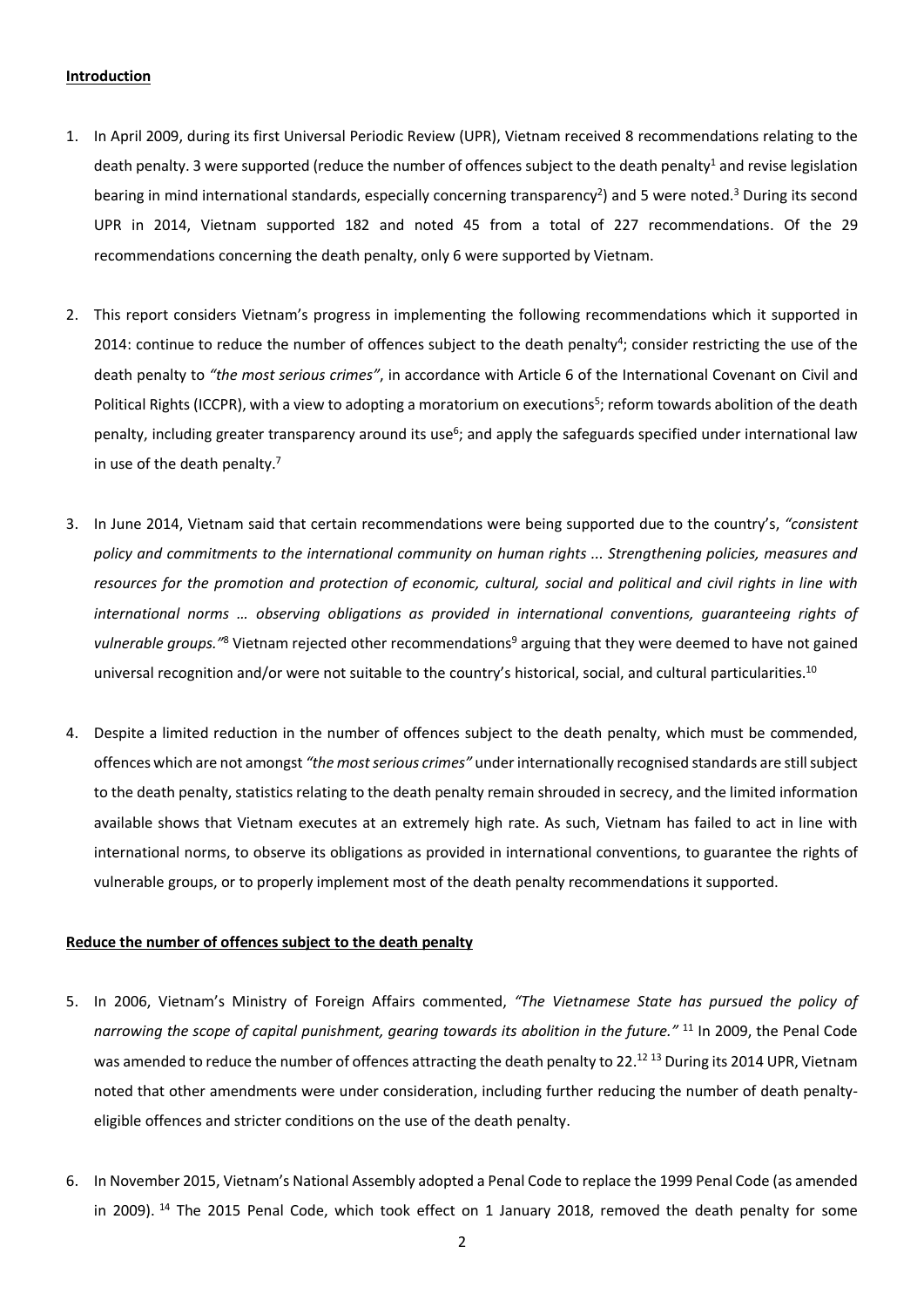additional offences, including possession of narcotics, and provided the right to a commutation to life imprisonment in certain limited circumstances.<sup>15</sup> However, the Penal Code retained the use of the death penalty for other narcotics offences, including manufacturing, transporting, and trading in illegal drugs.

- 7. Vietnam's third Periodic Report states that compared to the 1999 Penal Code, the 2015 Penal Code, *"…has determined clearly that death penalty is a special sentence only imposed upon people committing extremely serious crimes that infringe national security, human life, drug-related crimes, corruption-related crimes, and some other extremely serious crimes in accordance with the Code."* <sup>16</sup> The Report goes on to say that the death penalty applies to 18 of 314 crimes (5.73% of offences).
- 8. Reducing the number of offences subject to the death penalty is a welcome development. However, Vietnam's continued assertion that the death penalty should apply to offences which are not amongst the *"most serious crimes"* puts the country in contravention of international law and its obligations under the ICCPR.<sup>17</sup>

## **Restrict the use of the death penalty to** *"the most serious crimes"*

- 9. Article 6(1) of the ICCPR provides that, *"Every human being has the inherent right to life. This right shall be protected by law. No one shall be arbitrarily deprived of his life*". Under international standards, the death penalty is only lawful for the "most serious crimes".<sup>18</sup> Vietnam ratified the ICCPR in 1982 and thereby accepted an obligation to ensure that its domestic laws meet the standards in the Treaty. As noted above, Vietnam purports to comply with international norms and its obligations in international conventions, but has failed to respect the position, which is well established under international law, that certain offences must not be subject to the death penalty.
- 10. The 18 offences currently subject to the death penalty in the 2015 Penal Code include economic crimes, for example, embezzlement and receiving bribes (Article 353 and 354); political crimes, including 6 so-called *"national security"* offences, for example, 'activities aiming to overthrow the government' (Article 109); and 3 drug-related offences, including manufacturing narcotic substances (Article 248), transporting narcotic substances (Article 250), and illegally dealing in narcotic substances (Article 251) of a specified type and over a specified quantity.
- 11. The UN Secretary General<sup>19</sup>, Human Rights Council<sup>20</sup>, Human Rights Commission<sup>21</sup>, Special Rapporteurs<sup>22</sup> and the Human Rights Committee (HRC) have taken the position that the *"most serious crimes"* are intentional crimes with lethal consequences, which do not include drug offences.<sup>23</sup> States, international tribunals, and courts all over the world have accepted the HRC's comments and observations as persuasive authority.<sup>24</sup> The view is shared by drug control bodies, including the UN Office on Drugs and Crime<sup>25</sup> and International Narcotics Control Board, both of which have called upon countries to abolish the death penalty for drug offences.<sup>26 27</sup>
- 12. Whilst the 2015 Penal Code provides for conditional parole where certain conditions are satisfied for prisoners serving a term of years, this expressly does not apply to prisoners who have been sentenced to death for the manufacture, trading, or appropriation of narcotics (Article 66(2)), further weakening legal recourse for drug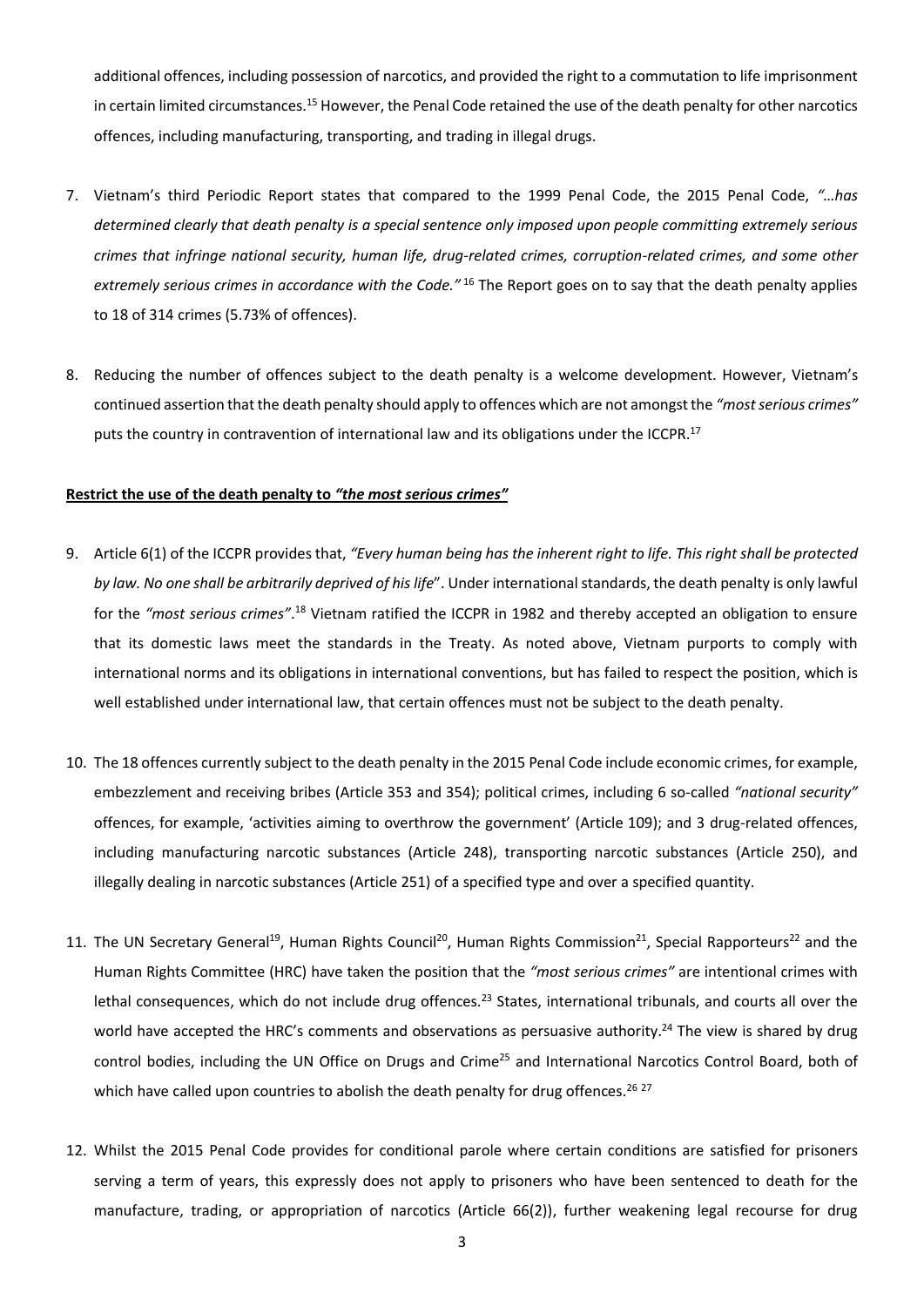offenders. In June 2015, the National Assembly's Standing Committee declared that miscarriages of justice were on the rise, with at least 71 wrongful convictions over the past three years.<sup>28</sup> There have been reports of mass trials where large numbers of alleged drug offenders were sentenced to death.<sup>29</sup>

- 13. During its last UPR Vietnam said it would consider amending or repealing the national security provisions which restrict internationally recognised human rights in the country. However, the 2015 Penal Code actually added new national security provisions. <sup>30</sup> The 6 national security offences to which the death penalty currently applies are extremely broad and not clearly defined in the Penal Code or elsewhere. They could include freedom of expression, the right to peaceful assembly, and other internationally recognised rights. In 2013, then UN High Commissioner for Human Rights wrote to the Prime Minister of Vietnam highlighting that national security offences do not meet the threshold of *"most serious crimes"* under international law. 31
- 14. Vietnam's mid-term UPR Report defended the national security provisions in the Penal Code as not being contrary to the relevant international conventions on human rights. $32$  There is, however, a fundamental inconsistency between Vietnam's interpretation of the ICCPR as providing for restrictions for the protection of national security and the growing body of international law providing that the death penalty, where used at all, may only be applied for the *"most serious crimes"* taken to mean intentional homicide resulting in loss of life.

#### **Provide greater transparency over use of the death penalty**

- 15. Statistics relating to the death penalty have been classified a state secret in Vietnam since 2004.<sup>33</sup> According to the most comprehensive public data on the death penalty in Vietnam, between 2001 and 2010 (excluding 2003 and 2004 for which there are no data), 1,421 death sentences were given (roughly 177 per year).<sup>34</sup> Of these, 40.04% involved drug trafficking offences and 55.52% involved murder. In 2011, a senior official at the Ministry of Public Security was quoted as saying that approximately 100 death sentences are imposed every year in the country. <sup>35</sup> In December 2014, Deputy Chief Justice of the Supreme People's Court reportedly said that 200 people are sentenced to death each year.<sup>36</sup>
- 16. Figures published by the Minister of Public Security showed that 678 people were on death row as at November 2013. At least 110 prisoners had exhausted their appeals and were facing imminent execution.<sup>37</sup> According to official figures, 681 people were under sentence of death as at 1 July 2016.<sup>38</sup> The current number of people on death row can only be estimated given Vietnam's commitment to secrecy.<sup>39</sup> If Vietnam is genuinely committed to international norms and its obligations under international conventions, detailed and disaggregated statistics about the death row population and executions must be shared with the international community.

#### **Impose a moratorium on executions**

17. A report published in February 2017 by the Ministry of Public Security revealed that Vietnam executed a total of 429 people between 8 August 2013 and 30 June 2016, an average rate of 147 executions each year.<sup>40 41</sup> These alarming figures make Vietnam one of the world's most prolific executioners in the period. This is despite Vietnam accepting a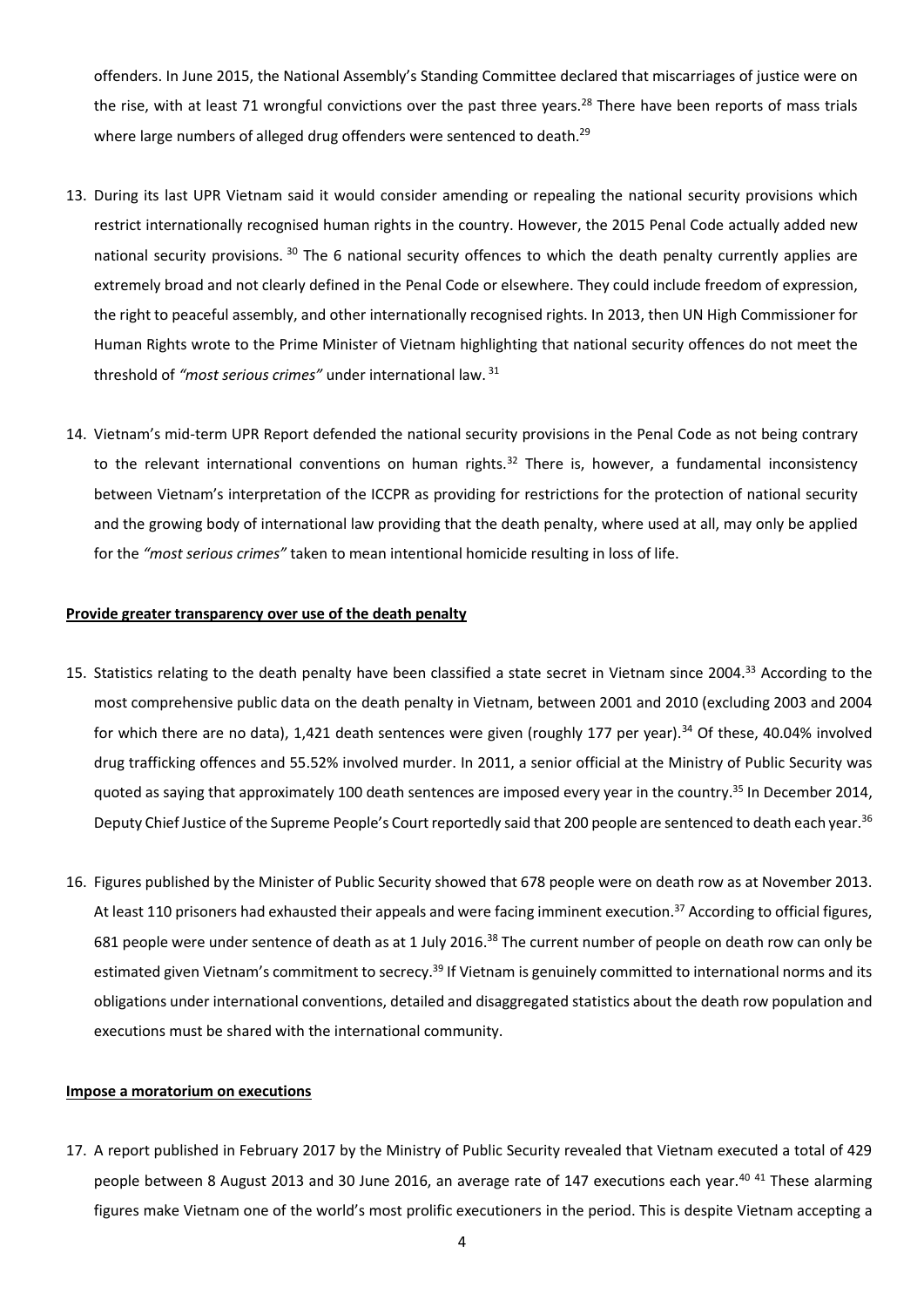UPR recommendation in 2014 to restrict the use of the death penalty with a view to adopting a moratorium on executions. Vietnam must be urged to impose a moratorium on executions to comply with its commitment made at the last UPR and in line with international norms and its obligations under international conventions.

### **Stop using the lethal injection as a method of execution**

- 18. In 2010, Vietnam's National Assembly voted to replace shooting by firing squad with lethal injection.<sup>42</sup> Statecontrolled media spread the message that this was a *"humane"* method for both the executor and the person being killed. <sup>43</sup> The law regulating this change specified the 3 drugs to be used in executions.<sup>44</sup> The law was scheduled to take effect on 1 July 2011 but its implementation was postponed.
- 19. In December 2011, the EU changed regulations concerning trade in goods that could be used for executions.<sup>45</sup> The Vietnamese Department of Security asked the National Assembly to allow the resumption of executions by firing squad to reduce the death row population.<sup>46</sup> In May 2013, Vietnam passed another law<sup>47</sup> to allow the domestic manufacture of vaguely defined drugs that could be used in lethal injections.<sup>48 49</sup> The government announced it would begin the executions of large numbers prisoners as soon as the law came into effect on 27 June 2013.<sup>50</sup> In 2013 the Minister of Public Security confirmed that Vietnam would produce its own poison.<sup>51</sup>
- 20. On 12 July 2013, the Presidents of the British (BMA), Danish (DMA), and German (BÄK) Medical Associations wrote to the Vietnamese Health Minister to express their *"grave concern"* about Vietnam's use of drugs in lethal injections, noting the *"potential for executions resulting in excruciating pain"*. 52
- 21. Lethal injection depends on the intravenous administration of complex cocktails of medicines, a task which requires training and expertise. Medical professionals are prohibited from participating in executions by the Hippocratic principle of "*first, do no harm*". On this basis, medical associations around the world have warned their members that, whatever their position on capital punishment, they should not play any role in executions.<sup>53</sup> In April 2018, the Government of India rejected a petition to move to lethal injection, highlighting the *"substantial risks and uncertainty"* associated with having the lethal injection administered by untrained individuals.
- 22. Lethal injection has the highest failure rate of any execution method.<sup>54</sup> In some cases in the United States it has completely failed to kill prisoners,<sup>55</sup> failed so badly that officials have aborted the entire process,<sup>56</sup> or involved protracted periods with the use of experimental cocktails.<sup>57</sup> In July 2013, Nguyen Anh Tuan was executed by lethal injection in Vietnam. This was thought to be the first after Vietnam changed its execution method to lethal injection. It was reported that Tuan was given a home-made selection of poisons which took two hours to kill him.<sup>58</sup>
- 23. Vietnam's third Periodic Report claimed, *"In search for a more humane execution of death penalty, lethal injection has been implemented instead of shooting since 1 July 2011. The form and procedures for the execution of death penalty must be conducted in accordance with law."<sup>59</sup>* It is extremely worrying that Vietnam maintains that the lethal injection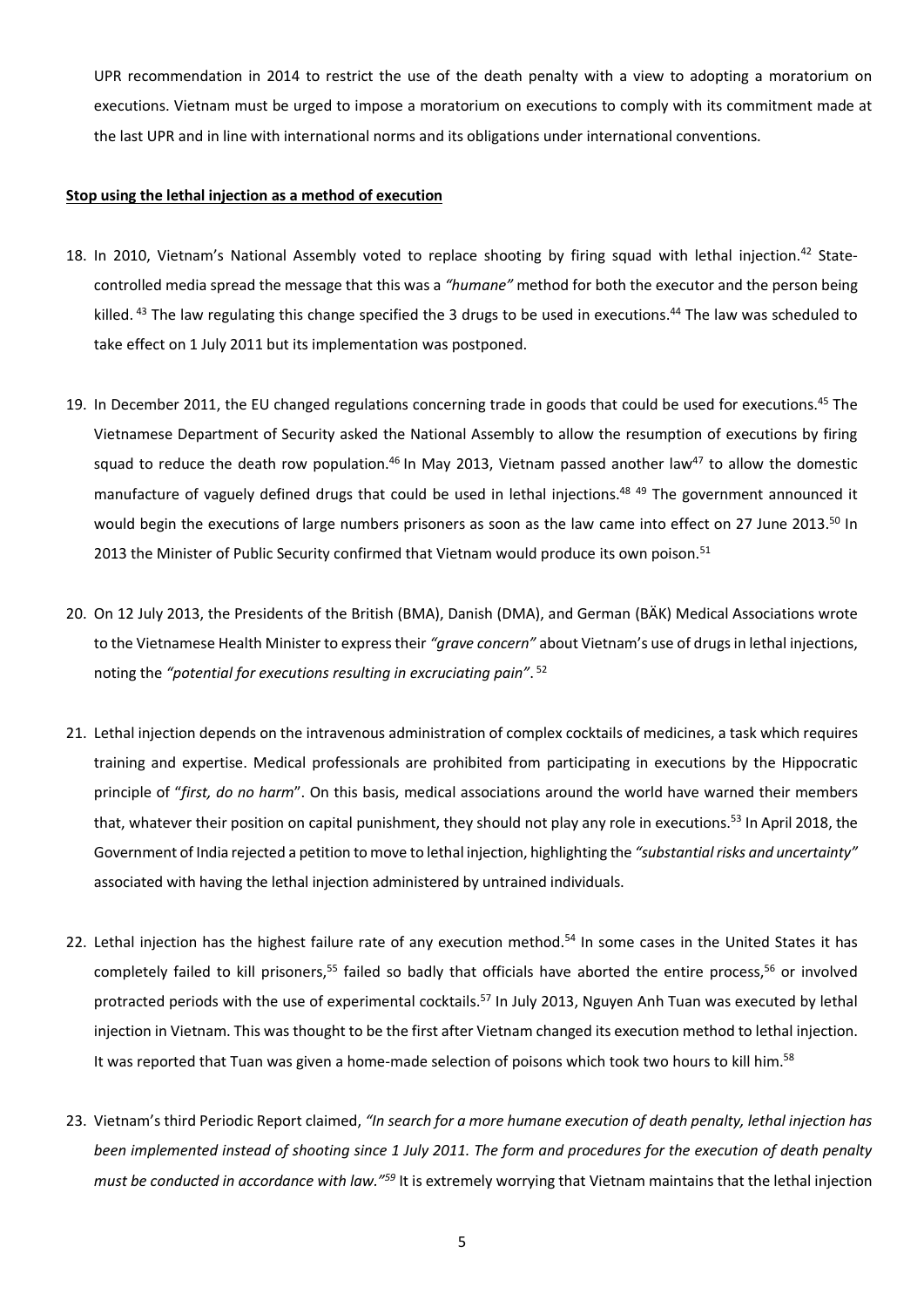is – or indeed that any method could be – a *"humane"* way of killing, and that people are being killed in very large numbers in complete secrecy with unknown poisons.

24. Vietnam does not show any signs of moving away from executions or use of the lethal injection. In February 2017, the Ministry of Public Security announced that five more lethal injection venues would be built.<sup>60</sup>

## **The argument that the death penalty has a deterrent effect is not supported by evidence**

- 25. Vietnam rejected recommendations to abolish capital punishment at its 2009 Universal Periodic Review<sup>61</sup>, stating that capital punishment is an *"effective deterrence measure"* against *"complicated and dangerous crimes"* and that it therefore did not foresee the abolition of the death penalty in the near future.<sup>62</sup>
- 26. There is a large body of evidence that the death penalty has no more of a deterrent effect than other sentences. A 2004 study of the results of 74 research projects carried out between 1952 and 2003 concluded that the death penalty does not have a greater deterrent effect than alternative penalties.<sup>63</sup> The same conclusion was reached by a 2017 study,<sup>64</sup> the foremost death penalty criminology expert,<sup>65</sup> constitutional courts,<sup>66</sup> UN Special Rapporteurs,<sup>67</sup> and almost all criminologists polled for a 2009 study.<sup>68</sup> Academics demonstrated that Singapore has not reduced its crime rate compared to Hong Kong,<sup>69</sup> the increase in likelihood of apprehension deters criminals more than a severe punishment,<sup>70</sup> and the availability of heroin in Malaysia increased despite the death penalty for drug offences.<sup>71</sup>
- 27. In January 2015, a Vietnamese news outlet published an article citing global scientific research which showed the deterrent effect of the death penalty has not been proved, with crime rates having no correlation with the application of the death penalty.<sup>72</sup> A study by Vietnamese policing agencies showed that, despite the numbers of death sentences and executions, drug trafficking and drug-related arrests increased in 2016-17.<sup>73</sup>
- 28. The HRC has held that *"arbitrariness"* in the context of deprivation of life under Article 6(1), encompasses elements of inappropriateness, injustice, lack of predictability and due process of law<sup>74</sup>; that arbitrariness can involve an action or decision based on a random or convenient selection rather than reason<sup>75</sup>; and that it includes elements of reasonableness and proportionality. <sup>76</sup> Consequently, executions in Vietnam for drug offences may be arbitrary under the ICCPR because the stated objective – deterrence – is based on assumptions that are not supported by evidence and because the death penalty is a disproportionate, irrational, and unfair means of achieving that objective.<sup>77</sup>

# **Recommendations**

The following recommendations are suggested for Vietnam's third UPR:

a. Vietnam should further review the Penal Code to ensure that the death penalty does not apply to offences which do not meet the threshold of *"most serious crimes"* under international law (including national security, economic, and drug-related offences) with a view to abolishing the death penalty.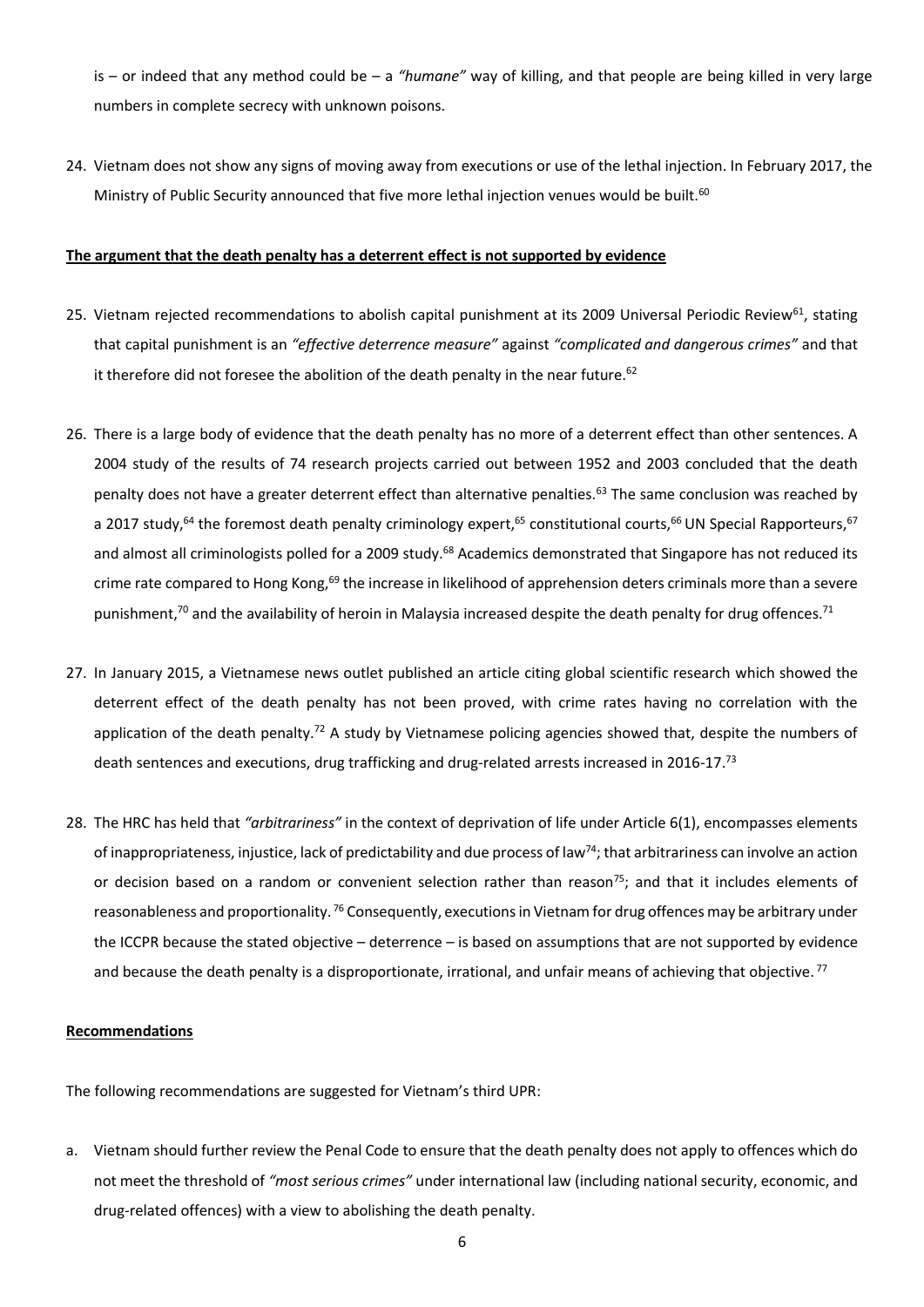- b. Vietnam should review its use of executions in the context of international norms and human rights standards and its obligations under international conventions with a view to adopting a moratorium on executions.
- c. Vietnam should remove the classification of death penalty information as state secrets and publish disaggregated information about the numbers of people on death row and executed in recent years, including the offence for which they were sentenced to death, their gender and age, and the date of each sentence and execution.
- d. Vietnam should publish detailed information about the type and amounts of chemicals used in lethal injections, to open the process to the scrutiny of medical professionals and the international community and establish whether executions by lethal injection have also amounted to torture, with a view to stopping the lethal injection.
- e. Vietnam should develop and implement robust and transparent safeguard mechanisms to ensure that death row prisoners who have mental illness and/or who have suffered torture or other mistreatment by the authorities and/or who experienced an unfair trial will never be executed. To that end, Vietnam should ensure that all persons sentenced to death are treated in line with domestic law and with international minimum standards.
- f. Working with independent and internationally recognised experts, Vietnam should undertake comprehensive and open reviews into both the efficacy and human rights implications of the death penalty for drug offences compared to alternative sentences and the purported deterrent effect of the death penalty, with a view to moving away from the death penalty towards more effective ways of controlling illegal drugs.

<sup>&</sup>lt;sup>1</sup> Reduce the number of offences punishable by the death penalty (Germany C1 – supported); fulfil the Government aim of limiting the use of capital punishment promptly by reducing the scope of crimes subject to the death penalty (Norway C1 – supported)  $\ddot{\phantom{a}}$ 

<sup>&</sup>lt;sup>2</sup> Revise its legislation on the death penalty bearing in mind existing international standards on the subject, especially concerning transparency (Switzerland C1 – supported)

<sup>&</sup>lt;sup>3</sup> Ratify the second Optional Protocol to ICCPR to abolish the death penalty. until this happens it commends the reduced number of crimes to which this penalty is applicable and hopes that this will be done in accordance with international standards and in full transparency (Argentina C1 – noted); review the list of crimes for which the death penalty is imposed, with a view to abolishing capital punishment (Brazil C1 – noted); impose a moratorium on executions immediately with the ultimate goal of abolishing the death penalty altogether (Finland C1 – noted); publish all information about the imposition and use of the death penalty, including information on executions carried out (Germany C1 – noted); take steps to abolish the death penalty and increase transparency around its use (New Zealand C1 – noted)

<sup>4</sup> Continue to reduce offences subjected to the death penalty (Belgium C2 – supported); continue to work towards reducing the number of crimes subject to the death penalty (Namibia C2 – supported)

<sup>5</sup> Consider at least further restricting the use of the death penalty only for the most serious crimes, as stated in article 6 of ICCPR with a view to soon adopting a de facto moratorium on executions (Italy C2 – supported); Reduce the list of crimes punishable by death penalty, in particular economic crimes and those linked to drugs, and examine the possibility of introducing a moratorium (Switzerland C2 – supported)

<sup>6</sup> Continue reform towards eventual abolition of the death penalty, including greater transparency around its use (New Zealand C2 – supported) <sup>7</sup> Continue using its sovereign right to apply the death penalty as a tool of criminal justice in accordance with the proper safeguards specified under international human rights law (Egypt C2 – supported)

<sup>8</sup> Opening remarks by H.E. Thanh T. Nguyen, Ambassador, Permanent Representative, Head of the Delegation, Viet Nam to the Adoption Session of the UPR Working Group Report on Vietnam, 26th Session of the Human Rights Council, 20 June 2014

<sup>&</sup>lt;sup>9</sup> Establish a moratorium on executions with a view to removing the death penalty from its criminal statutes and ratify the Second Optional Protocol to ICCPR (Australia C2 – noted); immediately adopt a moratorium on the death penalty as a first step towards its abolition (Austria C2 – noted); establish a moratorium on executions with a view to the total abolition of capital punishment (Belgium C2 – noted); institute a moratorium on the application of the death penalty (Togo C2 – noted); consider imposing a moratorium on execution of death penalties while assessing the possibility of adopting the Second Optional Protocol to ICCPR aimed at the abolition of the death penalty (Brazil C2 – noted); reintroduce a moratorium on executions with a view to abolition of the death penalty (Czechia C2 – noted); consider establishing a moratorium on the death penalty (Ecuador C2 – noted); establish a moratorium on the death penalty with a view to becoming a party to the second Optional Protocol to ICCPR, and continue with efforts to uphold all international human rights standards, including civil and political rights (Estonia C2 – noted); establish a moratorium on executions with a view to abolishing the death penalty (France C2 – noted); establish a moratorium on the use of the death penalty with a view to its abolition, and, in the meantime, ensure full compliance in all death penalty cases with international fair trial standards (Lithuania C2 – noted); establish an official moratorium on the use of the death penalty with a view to abolition (Montenegro C2 – noted); consider a moratorium on the use of the death penalty with a view to its abolition (Namibia C2 – noted); consider a moratorium on the death penalty with a view to its eventual abolition (Slovenia C2 – noted); adopt an indefinite moratorium on the death penalty and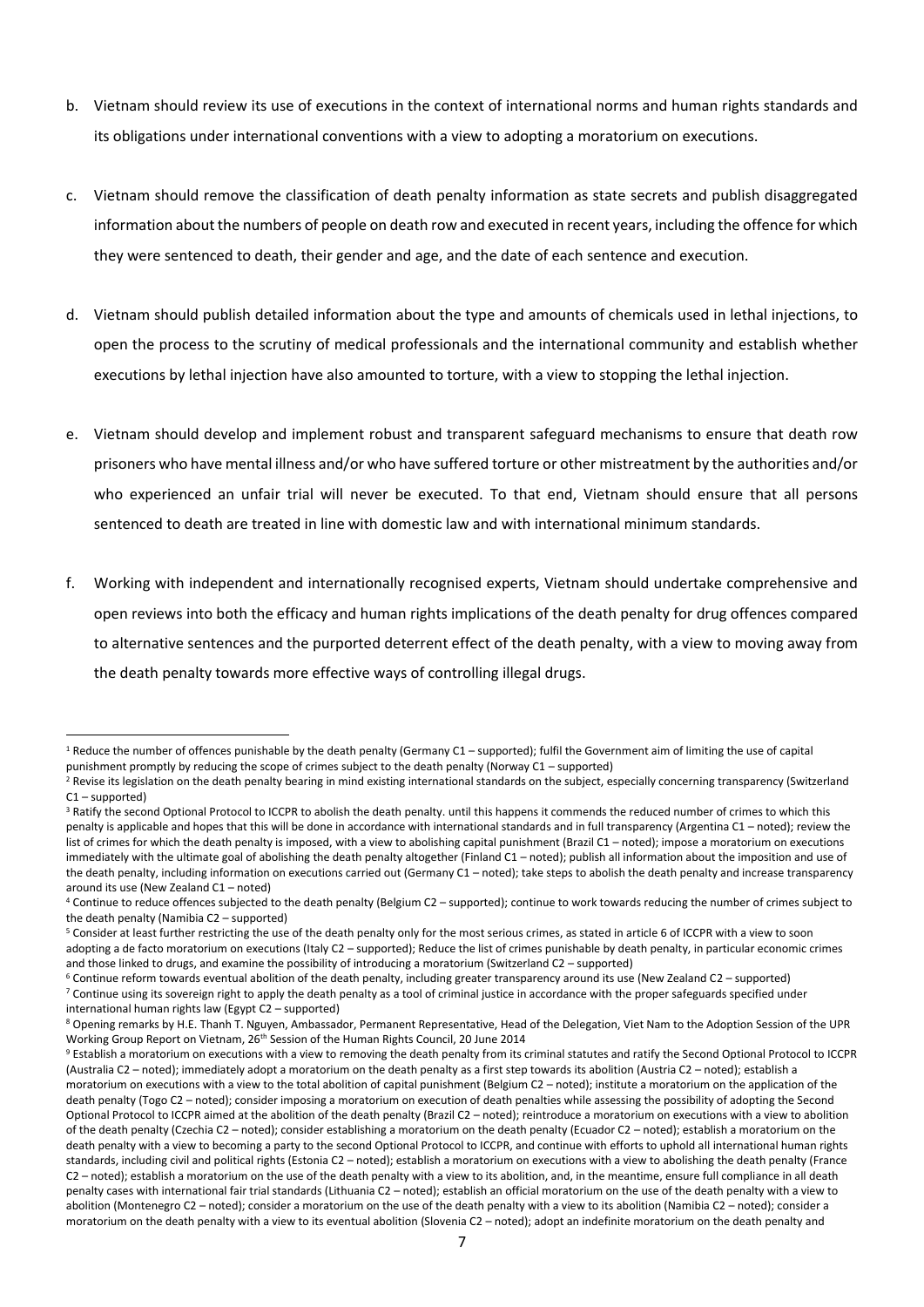commute current convictions to achieve its total abolition (Spain C2 – noted); declare a moratorium on the capital punishment, until that, promptly reduce the number of offences subject to death penalty and publish statistics about the use of death penalty in Viet Nam (Sweden C2 – noted); consider ratifying the Second Optional Protocol to ICCPR aiming at the abolition of the death penalty (Djibouti C2 – noted); ratify the Second Optional Protocol to ICCPR aiming at the abolition of the death penalty (Uruguay C2 – noted); ratify the Second Optional Protocol to ICCPR aiming at the abolition of the death penalty (Portugal C2 – noted); consider abolition of the death penalty in the near future (Greece C2 – noted); continue to work towards abolition of the death penalty and consider adopting an immediate de facto moratorium (Portugal C2 – noted); publish precise information on the identity and number of convicted persons currently on death row (Belgium C2 – noted); further reduce the number of crimes carrying the death penalty and publish figures on death verdicts (Germany C2 – noted); reduce the number of crimes punishable by death by December 2014 (UK C2 – noted)

<sup>10</sup> Opening remarks by H.E. Thanh T. Nguyen, Ambassador, Permanent Representative, Head of the Delegation, Viet Nam to the Adoption Session of the UPR Working Group Report on Vietnam, 26<sup>th</sup> Session of the Human Rights Council, 20 June 2014

<sup>11</sup> Ministry of Foreign Affairs, Achievements in Protecting and Promoting Human Rights in Vietnam (2005)

<sup>12</sup> The Law Amending and Supplementing a Number of Articles of the Penal Code

<sup>13</sup> Paragraph 10, National report submitted in accordance with paragraph 5 of the annex to Human Rights Council resolution 16/21 to the Working group on the Universal Periodic Review 18<sup>th</sup> Session, A/HRC/WG.6/18/VNM/1

<sup>14</sup> 2015 Penal Code (No. 100/2015/QH13)

 $\overline{a}$ 

<sup>15</sup> Where (1) the sentenced person is 75 years or older or, (2) a person sentenced to death for embezzlement or taking bribes, after being sentenced, has returned at least 3 quarters of the embezzled property or bribes, closely cooperates with the authorities in the investigation or trial, or made reparation to atone for the crime.

<sup>16</sup> Vietnam's Third Periodic Report to the Human Rights Committee, received 22 December 2017, CCPR/C/VNM/3 at paragraph 67

<sup>17</sup> International Covenant on Civil and Political Rights, Treaty of the United Nations General Assembly (19 December 1966)

<sup>18</sup> Article 6(2) of the ICCPR and Implementation of the safeguards guaranteeing protection of the rights of those facing the death penalty, Resolution of the Economic and Social Council of the United Nations (25 May 1984) Resolution 1984/50

<sup>19</sup> The UN Secretary-General has expressed the view that *"most serious crimes"* are limited to, *"intentional crimes with lethal or other extremely grave consequences"* which means, *"the offences should be life-threatening…."* E/2000/3, para 79

<sup>20</sup> The Human Rights Council said that drug offences do not meet the Article 6(2) ICCPR threshold of *"most serious crimes"* and so should not be subject to the death penalty A/HRC/27/23 para 29

<sup>21</sup> The UN Human Rights Commission passed a resolution calling on states that ratified the ICCPR to ensure *"most serious crimes"* doesn't go beyond "*intentional crimes with lethal or extremely grave consequences and that the death penalty is not imposed for non-violent acts"* (21 April 2004) <sup>22</sup> The view that the "most serious crimes" are limited to those "where it can be shown that there was an intention to kill which resulted in the loss of life" has been supported by the UN Special Rapporteur on extrajudicial, summary or arbitrary executions (29 January 2007) UN Doc No A/HRC/4/20, para. 65; the UN Special Rapporteur on torture (14 January 2009) UN Doc No A/HRC/10/44, para 66; and the UN Special Rapporteur on the right of everyone to the enjoyment of the highest attainable standard of physical and mental health (6 August 2010) UN Doc No A/65/255, para 17.

<sup>23</sup> The UN Human Rights Committee concluded that drug-related offences are not amongst "the most serious" offences: Concluding Observations on the third periodic report of Sri Lanka (1995) UN Doc A/50/40, vol I, para. 449 (1995); Thailand (2005) UN Doc CCPR/CO/84/THA, para 14 (2005); Sudan (2007) UN Doc CCPR/C/SDN/CO/3, para 19 (2007); Egypt (28 November 2002) para. 12; India (30 July 1997) para. 20; Jordan (27 July 1994) s. 4; Libya (6 November 1998) para. 8; Philippines (1 December 2003) para. 10; Syria (24 April 2001) para. 8; Vietnam (26 July 2002) para. 7

<sup>24</sup> Interim report on the impact of the United Nations treaty bodies on the work of national courts and tribunals, in International Law Association, Report of the Seventieth Conference, New Delhi (2002) 507-555; Final report on the impact of the United Nations treaty bodies on the work of national courts and tribunals, in International Law Association, Report of the Seventy-First Conference, Berlin (2004) 621-687, www.ila-hq.org

<sup>25</sup> UNODC Executive Director (Commission on Narcotic Drugs), Drug control, crime prevention and criminal justice: A human rights perspective (3 March 2010) (E/CN.7/2010/CRP.6–E/CN.15/2010/CRP.1)

<sup>26</sup> Note by the Executive Director on drug control, crime prevention and criminal justice: A Human Rights Perspective, Report by the United Nations Office on Drugs and Crime (3 March 2010) UN Doc No E/CN.7/2010/CRP.6\*–E/CN.15/2010/CRP.1.

<sup>27</sup> INCB encourages States to consider the abolition of the death penalty for drug-related offences, Press release for the United Nations Information Service (5 March 2014) UN Doc No UNIS/NAR/1199. See also Naidoo, L (2015) 'Item 17 (d): Narcotic drugs, Report of the International Narcotics Control Board'. Presented at the Economic and Social Council Coordination and Management Meetings in New York, USA, 15 July

 $28$  The Death Penalty in Vietnam – reported compiled by FIDH for the 6<sup>th</sup> World Congress Against the Death Penalty in Oslo, June 2016

<sup>29</sup> Thanhnein, Vietnam court upholds death sentences against 29 drug smugglers, 20<sup>th</sup> June 2014, http://www.thanhniennews.com/society/vietnam-courtupholds-death-sentences-against-29-drug-smugglers-27474.html; Telegraph, Vietnam sentences 30 heroin smugglers to death in biggest drugs trial, 20<sup>th</sup> January 2014, http://www.telegraph.co.uk/news/worldnews/asia/vietnam/10584932/Vietnam-sentences-30-heroin-smugglers-to-death-in-biggest-drugstrial.html

<sup>30</sup> CHAPTER XIII (Offences Against National Security) includes a total of six crimes relating to national security punishable by death: high treason (Article 108), activities aimed at overthrowing the people's administration (Article 109, formerly 79), espionage (Article 110, formerly 80), rebellion (Article 112), terrorist activities aimed at opposing the people's administration (Article 113), and sabotaging facilities of the Socialist Republic of Vietnam (Article 114).

31 The Death Penalty in Vietnam, Report compiled for the 6<sup>th</sup> World Congress against the Death Penalty, Oslo 21<sup>st</sup> – 23<sup>rd</sup> June 2016, Vietnam Committee on Human Rights, p.3, https://www.fidh.org/IMG/pdf/2016 - report\_on\_death\_penalty\_in\_vietnam.pdf

32 New Developments in National Legislation on Human Rights and Updates on the Implementation of 2<sup>nd</sup> UPR Cycle Recommendations Accepted by Vietnam, dated 29 March 2017

33 Decision No 01/2004/QD-TTg dated 5 January 2004 of the Prime Minister on the List of State Secret at Top Level in the People's Court Sector Art 1(1) 34 Hai Thanh Luong, 'The Application of the Death Penalty for Drug-Related Crimes in Vietnam: Law, Policy, and Practice' (2014) 17(1) Thailand Journal of Law and Policy

<sup>35</sup> Report in Thanh Nien on 24 September 2011

36 Thanhnien, Is Vietnam ready to abolish death penalty?, 22<sup>nd</sup> January 2015, http://www.thanhniennews.com/politics/is-vietnam-ready-to-abolish-deathpenalty-37916.html

<sup>37</sup> Figures published by the Minister of Public Security Tran Dai Quang, Thanh Nien, Vietnam minister wants to restore firing squad, 11th November 2013, http://www.dailyvietnamnews.net/index/pages/20131109-vietnam-minister-wants-to-restore-firing-squad-for-executions.aspx. Taken from Amnesty International, Death Sentences and Executions in 2013, 27th March 2014, p.18, https://www.amnesty.org/en/documents/act50/001/2014/en/ <sup>38</sup> https://www.nytimes.com/2017/08/12/world/asia/vietnam-prison-abuses.html

<sup>39</sup> In February 2017, the Supreme People's Court announced that judgments would be published within 30 days on an online portal, subject to various legal restrictions and limitations which will severely restrict the information available. This took effect on 1 July 2017. See Amnesty International, Death Sentences and Executions 2017

<sup>40</sup> Report of the Ministry of Public Security No. 05/BC-BCA-C81, 4 January 2017

<sup>41</sup> Death Sentences and Executions 2016, https://www.amnestyusa.org/reports/death-sentences-executions-2016/

<sup>42</sup> Vietnam Law on Execution of Criminal Judgments, art. 59(1), Law No. 53/2010/QH12, Jun. 17, 2010.

<sup>43</sup> http://www.sowetanlive.co.za/news/article10330540.ece